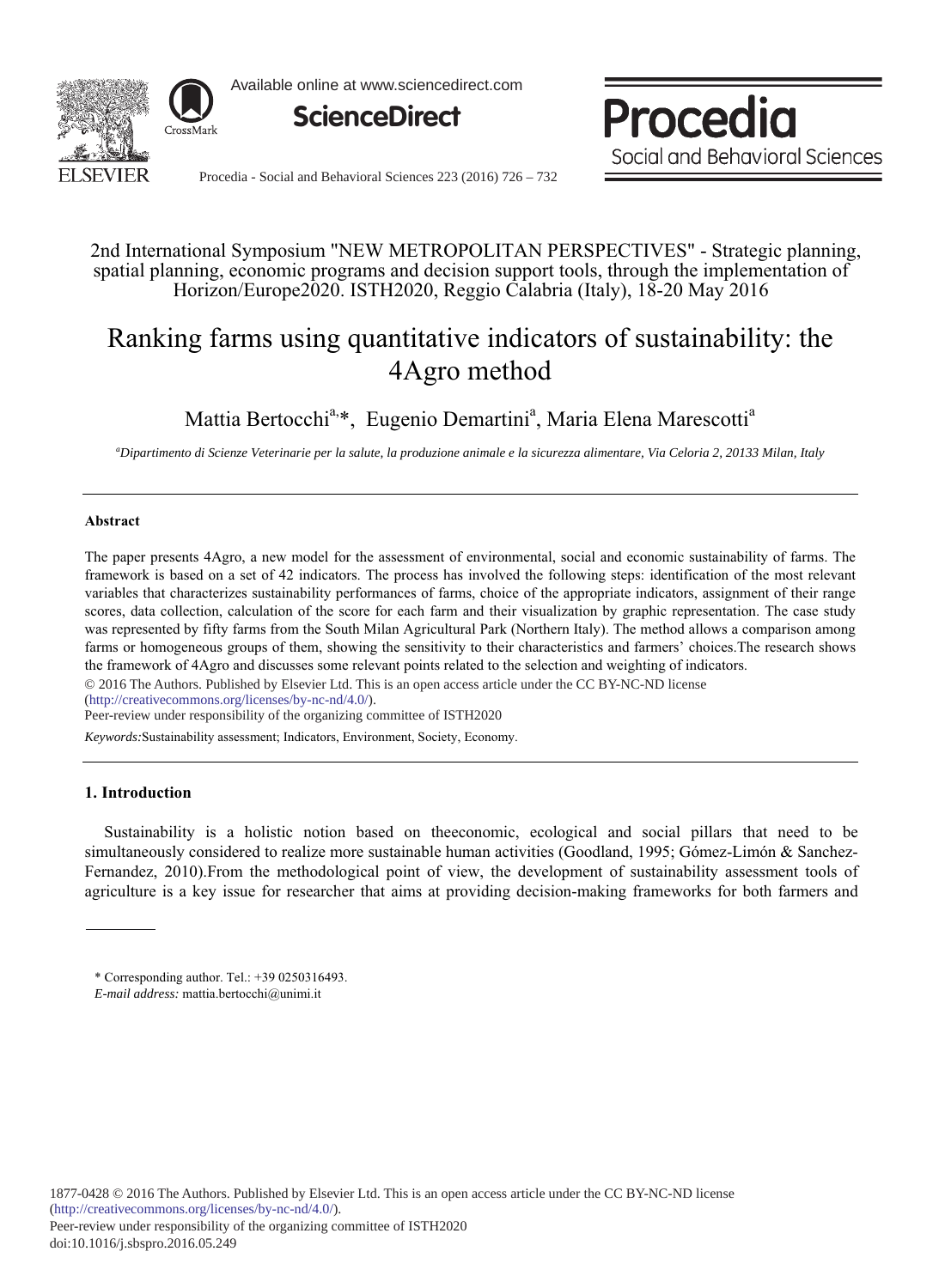policy-makers (Hansen, 1996; Demartini et al., 2015). Nevertheless, concrete attempts of its application as an operational tool to improve agricultural systems are difficult to identify (Hansen, 1996) because putting this theoretical concept into practice involves relevant problemsrelated to the case study, the data requirement and the objective of the research (Meul et al., 2008; Gómez-Limón & Sanchez-Fernandez, 2010). To face these issues, at the farm scale researchers often use indicators, tools that quantify information through simplification (Singh et al., 2009) and offer an easy communication (Bélanger et al., 2012) useful at the multiple level (Girardin et al., 2000).

The aim of this paper is to present 4Agro, a new method for the evaluation of environmental, social and economic sustainability that uses 42 quantitative indicators. The framework is able to provide easy-to-read results for farmersto assess the effects of managerial changes and for researchers and policy-makers that need to identify agricultural sustainable practices and the farm's characteristics that mostly influence sustainability (Häni et al., 2003; Van Cauwenbergh et al., 2007).

The remainder of the text is organized into four sections. Section 2 presents a literature review onthe main sustainability themes at the farm scale. Section 3 shows the framework, its indicators and the specific case study used in the paper. Section 3 presents the results and their discussion. Finally, a concluding paragraph offers a summary of the research and some reflections on its potentialities and limitations.

## 2. Literature review

The literature offers a heterogeneous range of sustainability approaches at the farm scale (Hansen, 1996).Nevertheless, many authors have focused their studies on a singlepillarof sustainability while who tried to provide an integrated approachgave them a different relevance (Singh et al., 2009). Consequently, there is an imbalance regarding their weight in the studies on sustainability.

The environmental sustainability is certainly the more studied, Nevertheless, because of a clear difficulty in its conceptualization, many scientists tried to pay more attention to its operational concretization, starting from the definition of its objectives (Gómez-Limón & Sanchez-Fernandez, 2010); in particular the water and soil quality, the maintenance of biodiversity and the issues related to the climate change (Girardin et al., 2000). The achievement of these objectives is more relevant in the intensive agriculture where the economic component has a primary role (Van der Werf & Petit, 2002) and the "ecological disservices" are considerable. Because of that, the local and European institutions often provides numerous regulations and their efficiency and effectiveness need to be verified through a scientific evaluation of their ability to enhance sustainability (Girardin et al., 2000).

On the contrary, the evaluation of the economic and, especially, social sustainability suffer from a lack of accepted and well-grounded frameworks (Von Wiren-Lehr, 2001).

Contemporary society recognizes agriculture as having an important responsibility in safeguarding the region, its culture and traditions (Gaviglio et al., 2014). Nevertheless, the measurement of social sustainability is less studied and the literature mainly proposes toolsbased on qualitative assessments (see Häni et al., 2003; Van Cauwenbergh et al., 2007; Meul et al., 2008; Vilain et al., 2008). On the consequence, finding a match between the social sustainability objectives (in particular the working condition, the quality of products and the region, the cultural and human development of the rural community) and their corresponding indicators is a challenging taskbecause the perception of social issues is heterogeneous in different territorial contexts (Littig  $\&$  Griessier, 2005).

Economic sustainability is what contributes to make a farming system perennial (Lien et al., 2007). This involves the capacity of a farm to survive various risks and shocks. In many studies, the economic sustainability is often confined to assessment of its economic viability. Nevertheless, it seems essential to consider the global economic health and profitability of farms that includes its efficiency, transferability, diversification and multifunctionality (Zahm et al., 2008). Moreover, this notion strengthens the role of agriculture in providing environmental services and, at the same time, to offer income diversification opportunities to farmers (Costanza et al., 1997).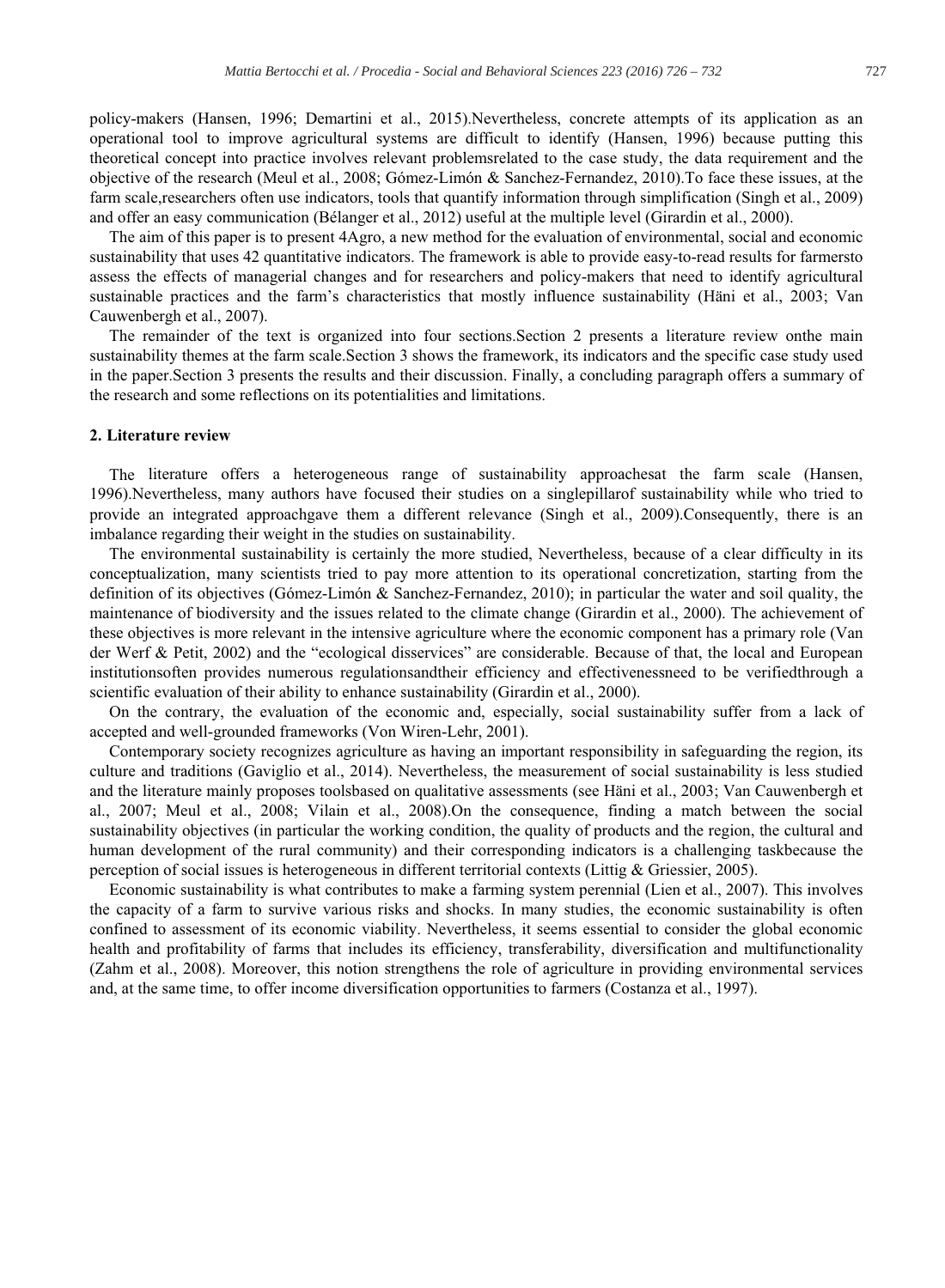## 3. Material and Methods

#### 3.1. The framework

4Agro aims at the assessment of sustainability of farmsthrough the useof 42 quantitative indicators. Table 1 summarizes the indicators and the relative component (indicator's categories) of each pillar. The conceptual framework is derived from a subjective evaluation since the lack of a shared model for the sustainability assessment at the farm scale has allowed to an arbitrary choice of tools (in this case the indicators) (Van Cauwenbergh et al., 2007). In this sense, the key point was the proper balance between the data availability and the significance of the information for specific production systems and geographical context (Meul et al., 2008). In this study, the selection of indicators was carried out through their collection from currently available methods<sup>1</sup>. Among these, the choice was based on a combination of the best characteristics of simplicity, data requirements and significance for the case study (see the following paragraph).

|         | Environmental pillar           | Social pillar |                                   | Economic pillar  |                                   |
|---------|--------------------------------|---------------|-----------------------------------|------------------|-----------------------------------|
| Code    | Denomination (max score)       | Code          | Denomination (max score)          | Code             | Denomination (max score)          |
| ENV 1   | Diversity (50)                 | SOC 1         | Products the territory (50)       | ECO 1            | Economic viability (50)           |
| 1       | Annual crops diversity (14)    | 19            | Quality of the products (20)      | 34               | Value of production (30)          |
| 2       | Tree crops diversity (14)      | 20            | Rural buildings (12)              | 35               | Value added (20)                  |
| 3       | Animal diversity (14)          | 21            | Landscape and territory (18)      |                  |                                   |
| 4       | Safeguard of genetic diversity |               |                                   |                  |                                   |
|         | (8)                            |               |                                   |                  |                                   |
| $ENV_2$ | Space management (50)          | $SOC_2$       | SFSC, related activities (50)     | $ECO_2$          | Transmissibility (50)             |
| 5       | Crop rotation (14)             | 22            | Short food supply chain (30)      | 36               | Farm ability to generate income   |
| 6       | Plots management $(6)$         | 23            | Related activities (20)           |                  | (25)                              |
| 7       | Ecological buffer zones (20)   |               |                                   | 37               | Income per family worker (25)     |
| 8       | Environment, landscape (4)     |               |                                   |                  |                                   |
| 9       | Stocking rate (6)              |               |                                   |                  |                                   |
| ENV 3   | Agricultural practices (50)    | $SOC_3$       | Work (50)                         | $ECO_3$          | Independence (50)                 |
| 10      | Fertilization (20)             | 24            | Work (25)                         | 38               | CAP Independence (25)             |
| 11      | Pesticides (20)                | 25            | Sustainability of the employment  | 39               | Autonomy (25)                     |
| 12      | Veterinary treatments (3)      |               | (15)                              |                  |                                   |
| 13      | Livestock effluents (7)        | 26            | Training $(10)$                   |                  |                                   |
| ENV 4   | Natural resources (50)         | $SOC_4$       | Ethics, human development (50)    | $ECO_4$          | Diversification (50)              |
| 14      | Soil management (20)           | 27            | Livestock management (25)         | 40               | Diversification of the production |
| 15      | Water management (20)          | 28            | Associations and social           |                  | (30)                              |
| 16      | Organic matter (10)            |               | implications (15)                 | 41               | Farm business diversification     |
|         |                                | 29            | Cooperation (10)                  |                  | (20)                              |
| $ENV_5$ | Energy management (50)         | $SOC_5$       | Society, culture, ecology (50)    | ECO <sub>5</sub> | Multifunctionality (50)           |
| 17      | Energy dependence (25)         | 30            | Waste management (15)             | 42               | Multifunctionality (50)           |
| 18      | Renewable energy (25)          | 31            | Accessibility to farm spaces (10) |                  |                                   |
|         |                                | 32            | Sustainable use of materials (15) |                  |                                   |
|         |                                | 33            | Education (10)                    |                  |                                   |

Table 1. Indicators (numbered from 1 to 42) and components (main labels in bold).

The method is characterized by an aggregative structure (Fig. 1) aimed at reducing data from farm characteristics to sub-indicators, indicators, components and, lastly, a unique value of each pillar. By this way, the farm characteristics are converted into dimensionless values that represent an easy-to-read score of the raw data according to the desirability of the measured performance. As shown in Figure 1, the process is divided into 4 basic phases:

Phase 1: collection and analysis ( $F_{(x)}$  and  $G_{(x)}$ ) of the farms' characteristics, in order to obtain a raw data set;

<sup>&</sup>lt;sup>1</sup> See Häni et al., 2003; Van Cauwenbergh et al., 2007; Vilain et al., 2008; Meul et al., 2008; Reig-Martinez et al., 2011; Bélanger et al., 2012; Thiollet-Scholtus et al., 2015; Paracchini et al., 2015.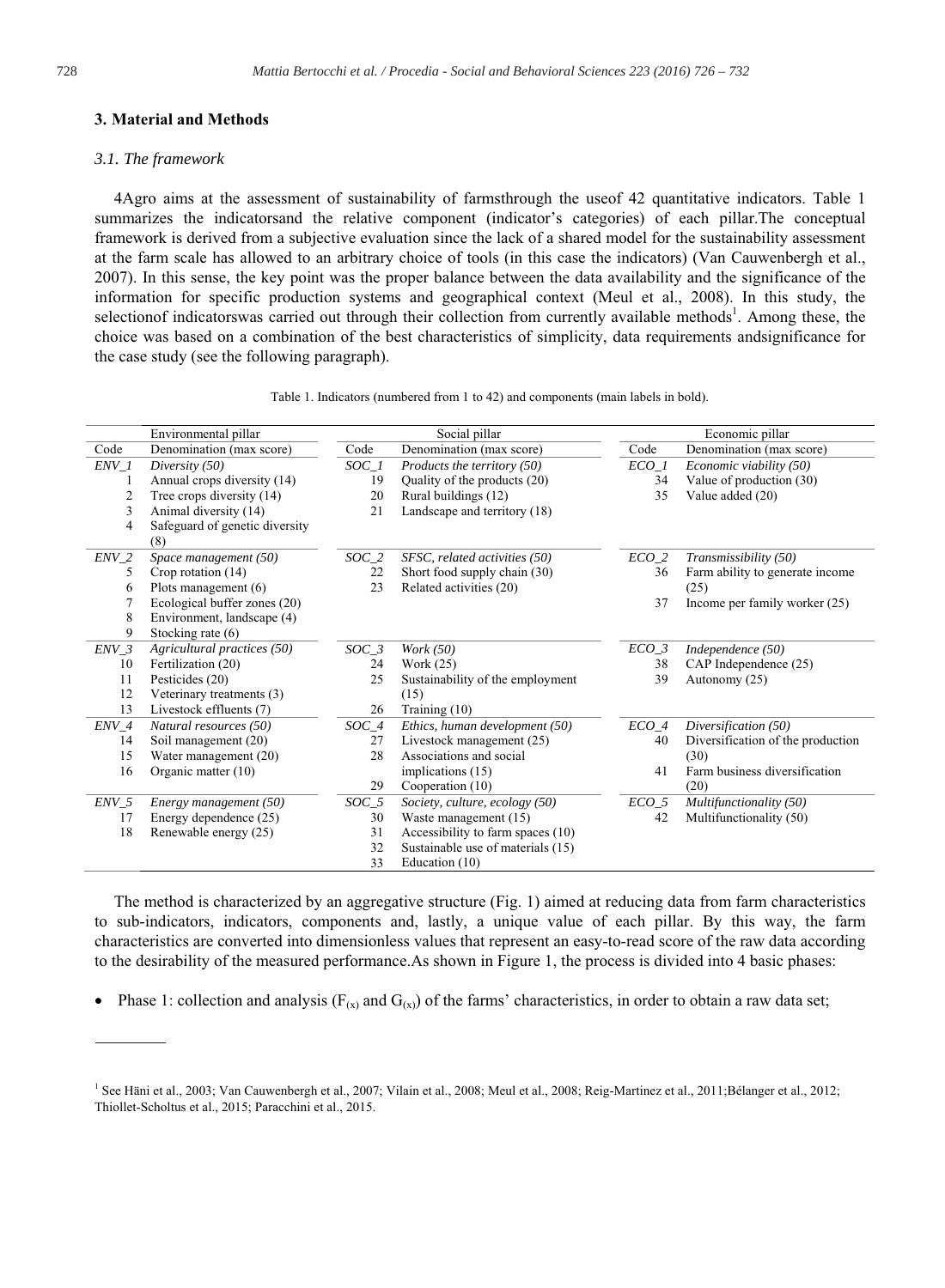- Phase 2: the elaboration of 75 sub-indicators leads to integer and dimensionless values that range from negative to positive values, according to their maximum scores;
- Phase 3: calculation of the indicators obtained through the sum of two or more sub-indicators. A minimum [0] and a maximum score [variable depending on the relevance attributed to the indicator] is applied;
- Phase 4: the sum of two or more indicators provides the value of each component. A minimum [0] and a maximum [50] score is applied. In turn, the sum of the components leads to the overall value of eachpillar of sustainability, which can range from 0 to 250.



Fig. 1. The 4Agro framework.

Like theselection process of indicators, their weighting procedure has derived from a subjective evaluation (Von Wirén Lehr, 2001). While this process involves the typical risks connected to subjective norms but it seems difficult to avoid since the importance given to the various indicators strictly depends on the objectives of the sustainability evaluation and the geographical, technical, economic and political context. Thus, sustainability indicators cannot be considered equally relevant with reference to sustainability assessment (Vilain et al., 2008; Zahm et al., 2008).

#### *3.2. Case study*

The survey was carried out on a set offarms belonging to the South Milan Agricultural Park (Parco Agricolo Sud Milano, PASM), a intensive-production peri-urban park (35,000 hectares) embracing the southern, eastern and western areas of the city of Milan (northern Italy). Fifty farms with different production systems and economic dimension were selected and analyzed during the 2012-2014 period. The sampling process was carried out using data provided by the SIARL database (Sistema Informativo Agricolo Regione Lombardia). Data of each farm were collected using: (i) interviews; (ii) SIARL; (iii) PASM's official documents.

## **4. Results and discussion**

Indicator, component and pillar's scores allow various approaches of data reduction in relation to the sample features and the objective of the research. The model is able to describe the farm performances through the so-called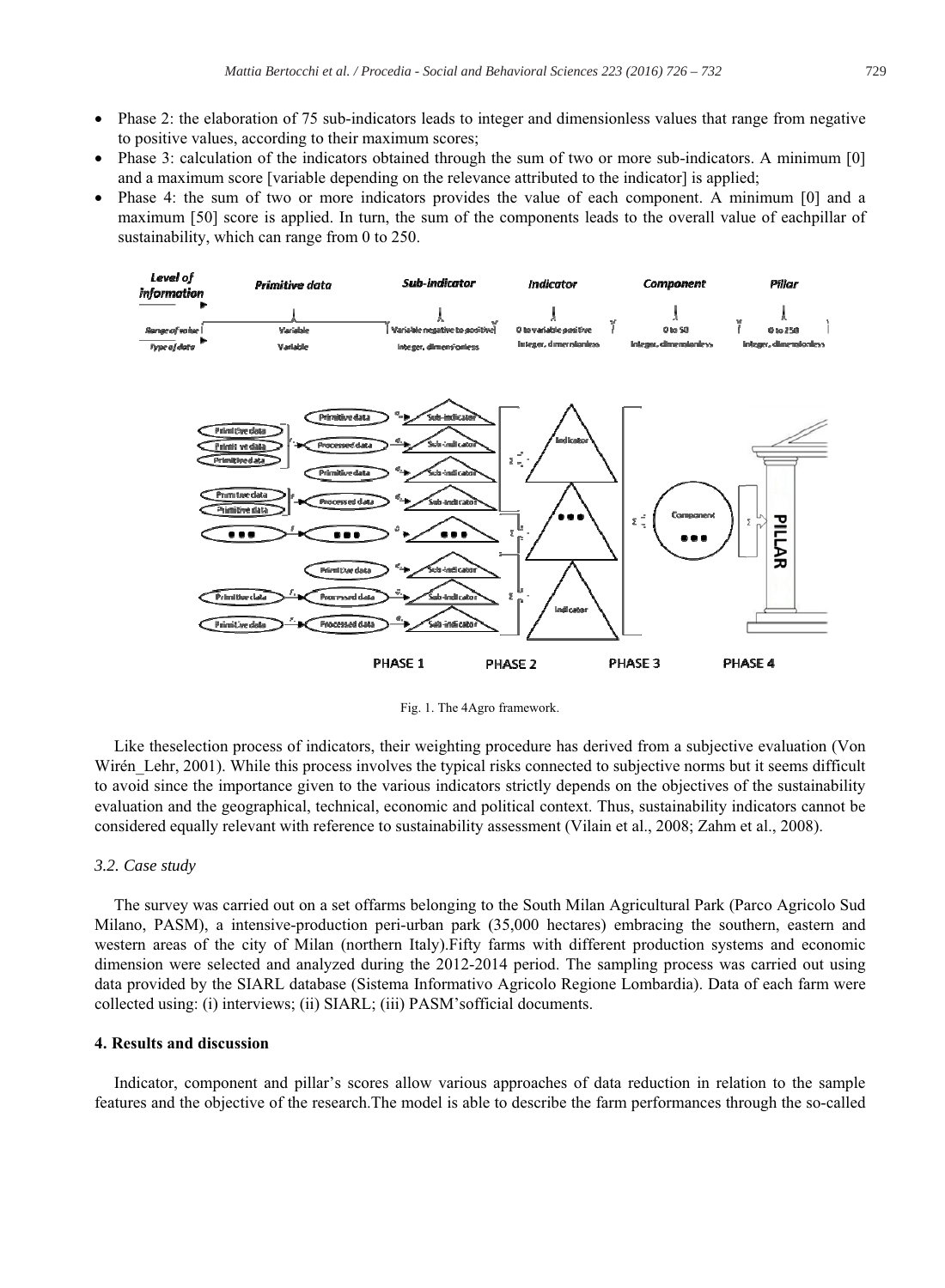*Farms ranking approaches.* The Fig. 2 shows four examples of data elaboration, graphically represented by radar diagrams (Von Wirén-Lehr, 2001). Farms have been classified considering some of their characteristics and they have been compared among homogeneous groups.

In Fig. 2a, the average scores of 41 conventional farms and 9 organic farms of the sample are compared. Compatibly to what found by Paracchini et al. (2015), organic farms achieved higher scores in any environmental and social component(with exception of the ENV 5-Energy component). On the contrary, the organic attribute doesnot seem to lead to better economic performances since in every economic component conventional farms got higher scores.

Similarly, in Fig. 2b, multifunctional farms (35 farms of the sample) achieved higherenvironmental and social scores comparing to the 15 non-multifunctional farm. These results is probably due to their direct contact with consumers (Gafsi & Favreau, 2010) that, anyway, doesn't seem to influence the economic components (scores are in accord to what found by Paracchini et al., 2015).

In Fig. 2c, the SO ("Standard Output") values enable the classification of farms on the base of theireconomic size: 28 small farms, 14 medium farms and 8 large farms. The model has shown higher economic performances of large farms with a higher value of SO. These results are in line with what found by Häni et al., 2003 andReig-Martinez et al., 2011 and it is probably due to the existence of economies of scale in agricultural productions (Alvarez & Arias, 2004) but, according to Gavrilescu et al., 2012, it has only some reflection in the social components (SOC  $3$  – Work component particularly).

Finally, in Figure 2d, the sample is has been divided into five categories of production system: 20 cereal farms, 7 livestock farms for the bovine meat production, 15 dairy farms, 4 poultry and 3 pigs livestocks). Observations could be many.In general, the economic components seem to be more influenced by individual features of farmsthat are difficult to detect by the sample's classifications. On the contrary, the environmental and the social components are more dependent from the production system of farms related to their specialization, multifunctionality and land size. In this case, a in-depth investigation of their characteristics could be more useful to identify sustainability values of farms.



Fig. 2. Radar diagrams of (a) conventional vs organic; (b) non-multifunctional vs multifunctional; (c) small  $(SO < 100)$ , medium (100<SO<200), large (SO>200); (d) no livestock vs cattle (meat production) vs cattle (dairy farms) vs poultry vs pig farms' average scores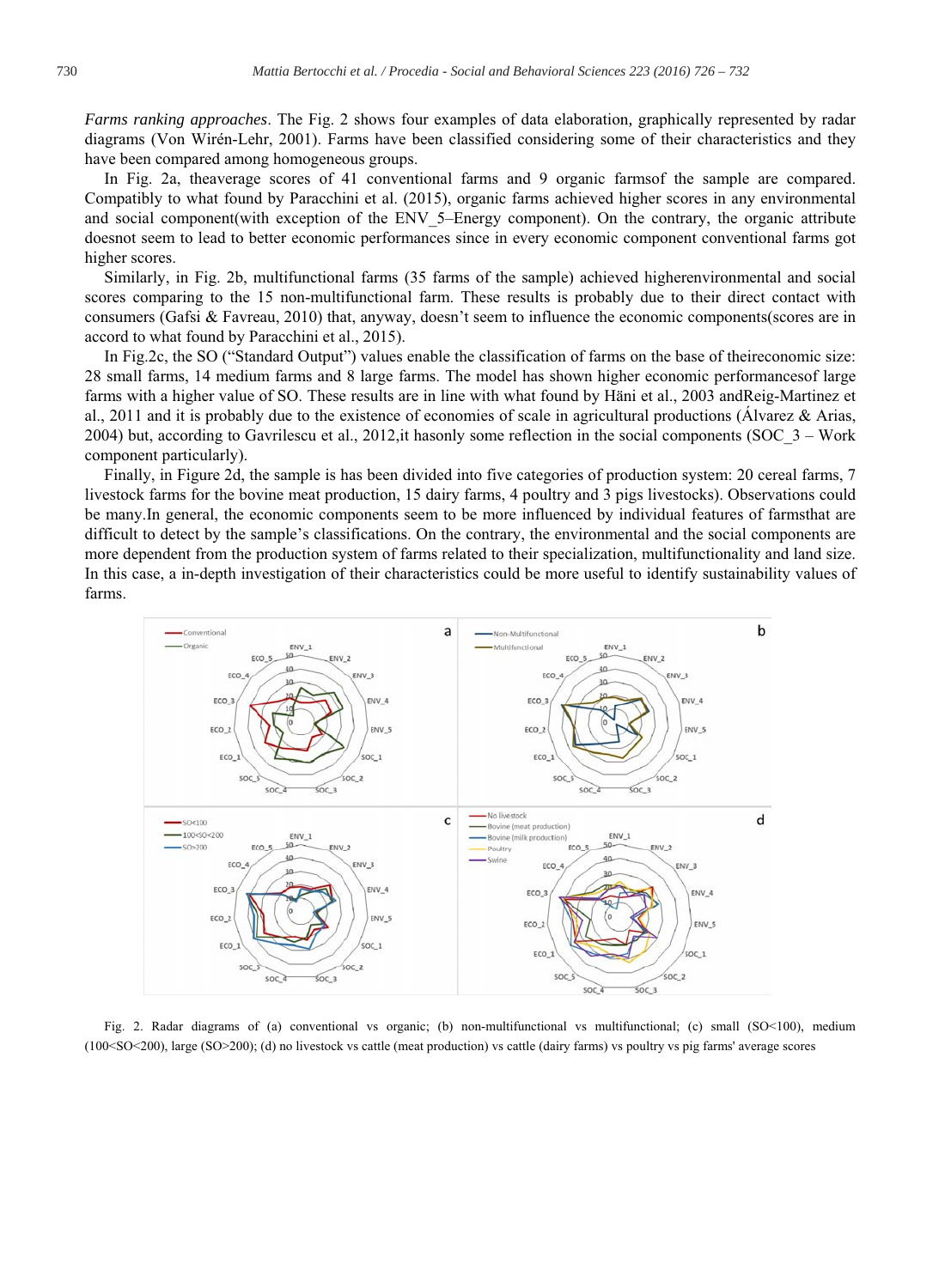## **5. Conclusion**

In the present work, 4Agro has been proposed as a new tool for the evaluation of performances of farms. The method seems adequate to perform an evaluation of sustainability allowing for different approaches:

- *Farms ranking*, when the case study is focused on individual farms of homogeneous groups of them;
- *Indicator (or component) evaluation*, when the assessment if focussed on single aspects of sustainability providing synthetic information to farmers who want to evaluate their levels and to know the ways to improve;
- *Score evolution* is a temporal comparison of results achieved by farms over time and those that are predictable in the future. This approach was not calculated in this research, because of the lack of data for different years.

From the methodological point of view, the study has highlighted some relevant concepts about the typical problems of availability and adequateness of information on farms' characteristics and activities. An objective of this work was to reach an ideal balancing between quality and quantity of information and their cost. The selection and the weighting of indicators processes were however arbitrary, therefore the choice remain mostly subjective. In order to evaluate the repeatability of the method proposed, as agricultural sustainability estimation procedures seem sensitive to the each particular situation, further studies might involve the application of the same method in different geographical contexts.

#### **Acknowledgements**

This research was supported by Città Metropolitana di Milano, Parco Agricolo Sud Milano, Fondazione Cariplo.

## **References**

Álvarez, N.,& Arias, C. (2004). Technical efficiency and farm size: A Conditional analysis. Agricultural Economics 30(3):241-250.

- Bélanger, V., Vanasse, A., Parent, D., Allard, G., & Pellerin, D. (2012). Development of agri-environmental indicators to assess dairy farm sustainability in Quebec, Eastern Canada. Ecological Indicators 23:421-430.
- Costanza, R., d'Arge, R., Groot, R.D., Farber, S., Grasso, M., Hannon, B. &Belt, M.V.D. (1997). The value of the world's ecosystem services and natural capital. Nature 387:253-260.
- Demartini, E., Gaviglio, A., & Bertoni, D. (2015). Integrating agricultural sustainability into policy planning: A geo-referenced framework based on Rough Set theory. *Environmental Science & Policy 54:226-239*.
- Gafsi, M., &Favreau, J.L. (2010). WS2.1 Methods and procedures for building sustainable farming systems. 9th European IFSA Symposium, 4-7 July 2010, Vienna (Austria) 912 Appropriate method to assess the sustainability of organic farming systems 912-921.
- Gaviglio, A., Pirani, A.,& Bertocchi, M. (2014). Development of the environmental, social and economic sustainability in the peri-urban agricultural areas: governance opportunities in the South Milan Agricultural Park. Advanced engineering Forum 11:417-423.
- Gavrilescu, C., Toma, C., &Turtoi, C. (2012). Assessment of the sustainability degree of agricultural holdings in Macroregion 1 using the IDEA Method. Bulletin UASVM Horticulture, 69(2):122-130.
- Girardin, P., Bockstaller, C., & Van der Werf, H.M.G. (2000). Assessment of potential impacts of agricultural practices on the environment: the AGRO\*ECO method. Environmental Impact Assessment Review 20(2):227-239.
- Gómez-Limón, J.A., &Sanchez-Fernandez, G. (2010). Empirical evaluation of agricultural sustainability using composite indicators. *Ecological economics 69*
- Goodland, R. (1995). The concept of environmental sustainability. Annual Review of Ecological Ecosystems 26:1-24.
- Häni, F., Braga, F., Stämpfli, A., Keller, T., Fisher, M., &Porche, H. (2003). RISE, a tool for holistic sustainability assessment at the farm level. *International food and agribusiness management review 6*
- Hansen, J.W. (1996). Is agricultural sustainability a useful concept? Agricultural systems 50:117-143.
- Lien, G., Hardaker, J.B., &Flaten, O. (2007). Risk and economic sustainability of crop farming systems. Agricultural Systems 94:541-552.
- Littig, B., &Griessler, E. (2005). Social sustainability: a catchword between political pragmatism and social theory. International Journal of *Sustainable Development 8*
- Meul, M., Van Passel, S., Nevens, F., Dessein, J., Rogge, E., Mulier, A., &Van Hauwermeiren, A. (2008). MOTIFS: a monitoring tool for the integrated farm sustainability. Agronomy for sustainable development 28:321-332.
- Paracchini, M.L., Bulgheroni, C., Borreani, G., Tabacco, E., Banterle, A., Bertoni, D., Rossi, G., Parolo, G., Origgi, R., &De Paola, C. (2015). A diagnostic system to assess sustainability at a farm level: The SOSTARE model. Agricultural Systems 133:35-53.
- Reig-Martínez, E., Gómez-Limón, J.A., &Picazo-Tadeo, A.J. (2011). Ranking farms with a composite indicator of sustainability. Agricultural *economics 42*